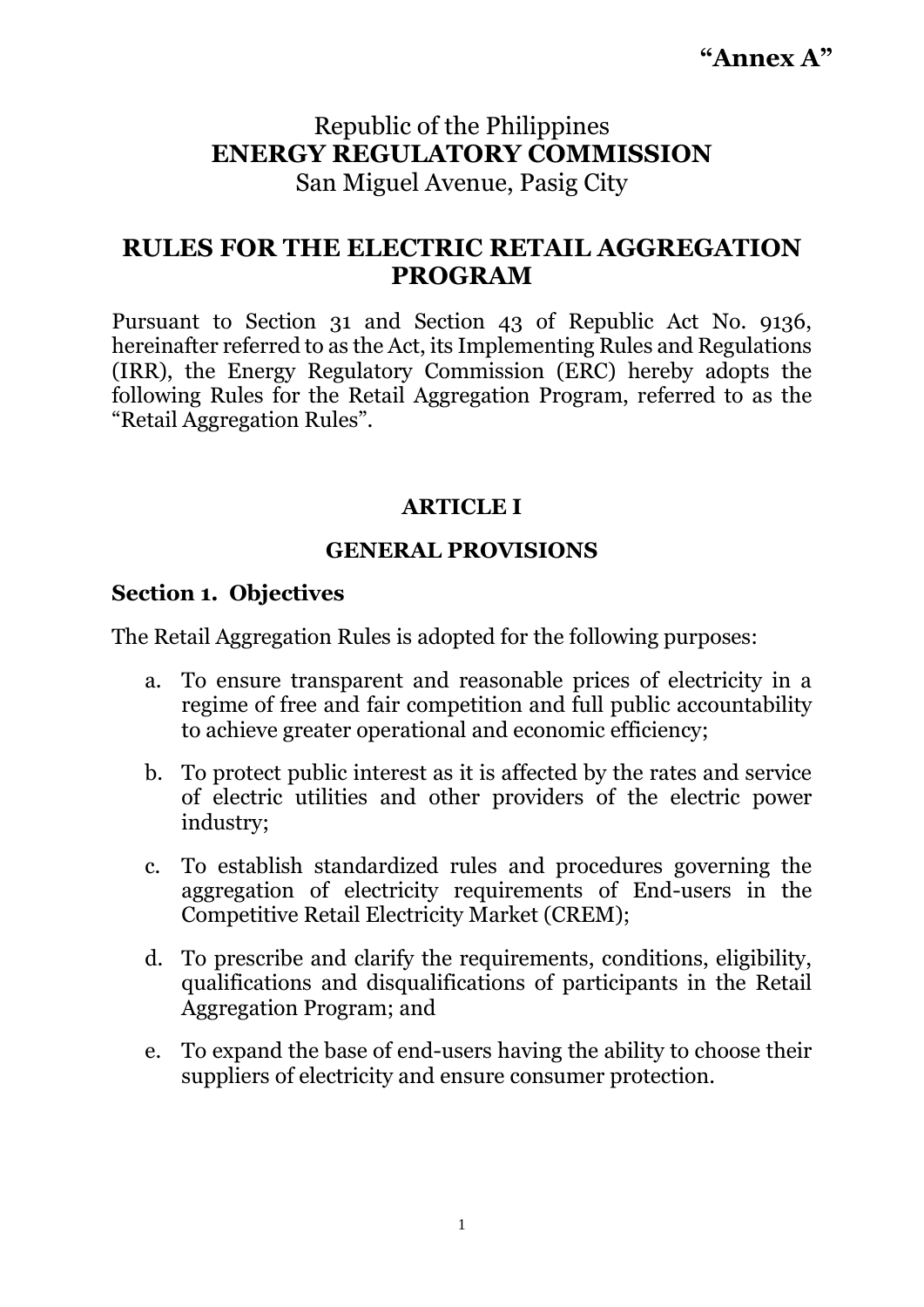## **Section 2. Scope**

The Retail Aggregation Rules shall apply to the following:

- 1. End-users;
- 2. Retail Electricity Suppliers (RES), including other types of RES defined herein;
- 3. Local Retail Electricity Suppliers (Local RES);
- 4. Distribution Utilities (DUs);
- 5. Suppliers of Last Resort (SOLR);
- 6. Market Operator (MO);
- 7. Philippine Electricity Market Corporation (PEMC);
- 8. National Grid Corporation of the Philippines (NGCP);
- 9. Central Registration Body (CRB); and
- 10. All other relevant industry participants, as applicable.

## **Section 3. Definition of Terms**

| Act                      | Republic Act No. 9136, otherwise<br>known as "Electric Power Industry"<br>Reform Act of 2001".                                                                                     |
|--------------------------|------------------------------------------------------------------------------------------------------------------------------------------------------------------------------------|
| <b>Aggregated Group</b>  | End-users, the demand of which, has<br>been consolidated and supplied by a<br>Retail Aggregator to qualify for<br>contestability under current rules<br>issued by the DOE and ERC. |
| <b>Aggregated Member</b> | End-user which is part of the<br>consolidated Aggregated Group which<br>qualifies for contestability under the<br>current rules issued by the DOE and<br>the ERC.                  |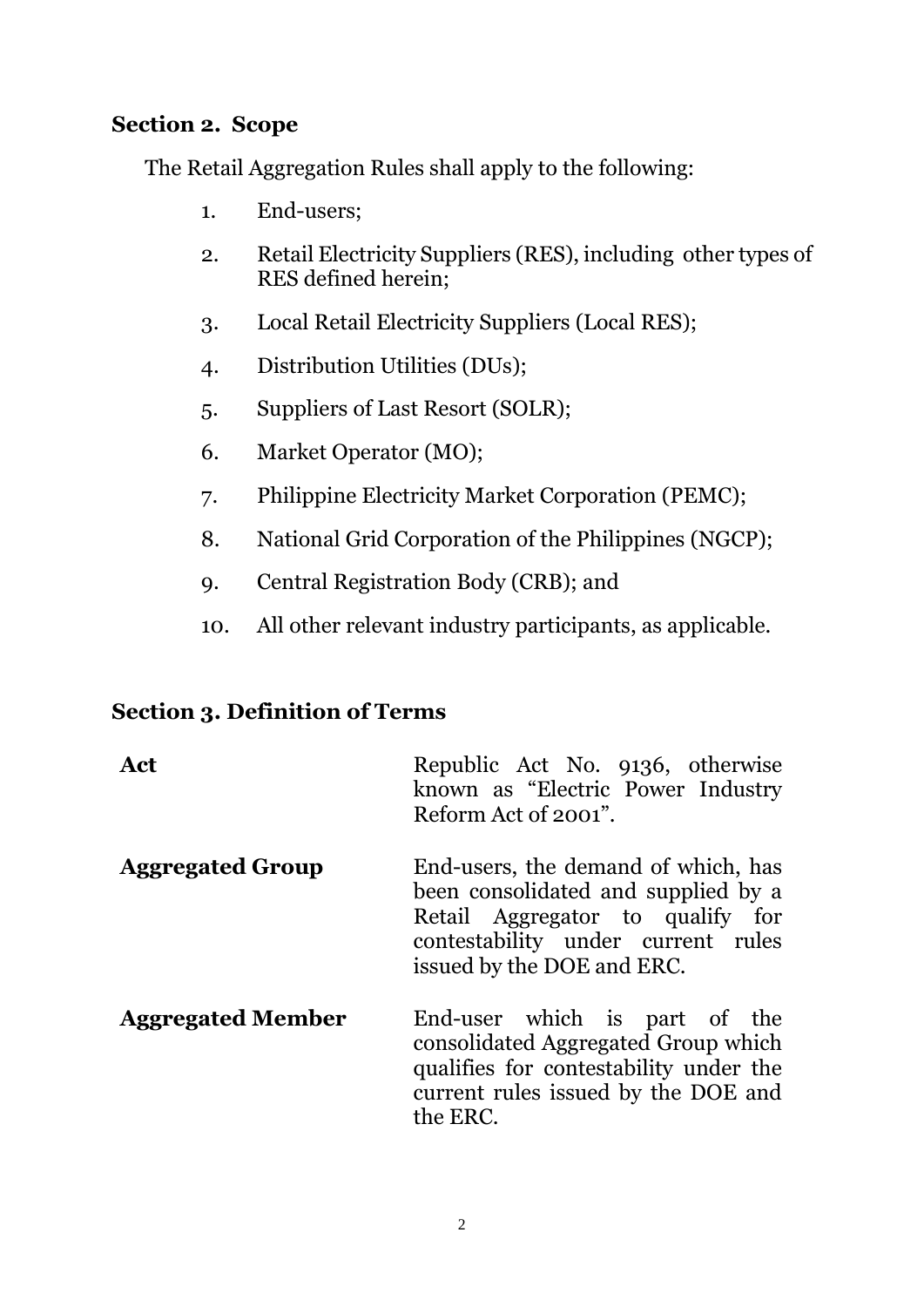| <b>Central Registration</b><br><b>Body</b>                                            | An independent entity assigned to<br>undertake the required processes,<br>information technology, and other<br>systems capable of handling customer<br>switching and information exchange<br>among retail electricity market<br>participants.   |
|---------------------------------------------------------------------------------------|-------------------------------------------------------------------------------------------------------------------------------------------------------------------------------------------------------------------------------------------------|
| <b>Code of Conduct for</b><br><b>Competitive Retail</b><br><b>Market Participants</b> | The set of rules promulgated by the<br>ERC to govern the conduct<br>of<br>competitive retail market participants,<br>their stockholders, directors, officers<br>and employees, within the boundaries<br>of fair competition.                    |
| <b>Competitive Retail</b><br><b>Electricity Market</b><br>(CREM)                      | electricity market wherein<br>An<br>contestable customers exercise their<br>ability to choose suppliers of electricity<br>by virtue of open access in the<br>distribution system.                                                               |
| <b>Contestable</b><br><b>Customer</b>                                                 | An electricity End-user that belongs to<br>the Contestable Market.                                                                                                                                                                              |
| <b>Contestable Market</b>                                                             | The electricity End-users who have a<br>choice of a supplier of electricity, as<br>may be determined by the ERC in<br>accordance with the Act.                                                                                                  |
| <b>Contiguous Area</b>                                                                | Areas which are within the same<br>boundaries such as subdivisions,<br>villages, Economic Zones, business<br>districts and other similarly situated<br>End-users in which supply of<br>electricity can be measured through<br>metering devices. |
| <b>Distribution Utility</b>                                                           | Any electric cooperative, private<br>corporation, government-owned<br>utility or existing local government<br>unit which has an exclusive franchise                                                                                             |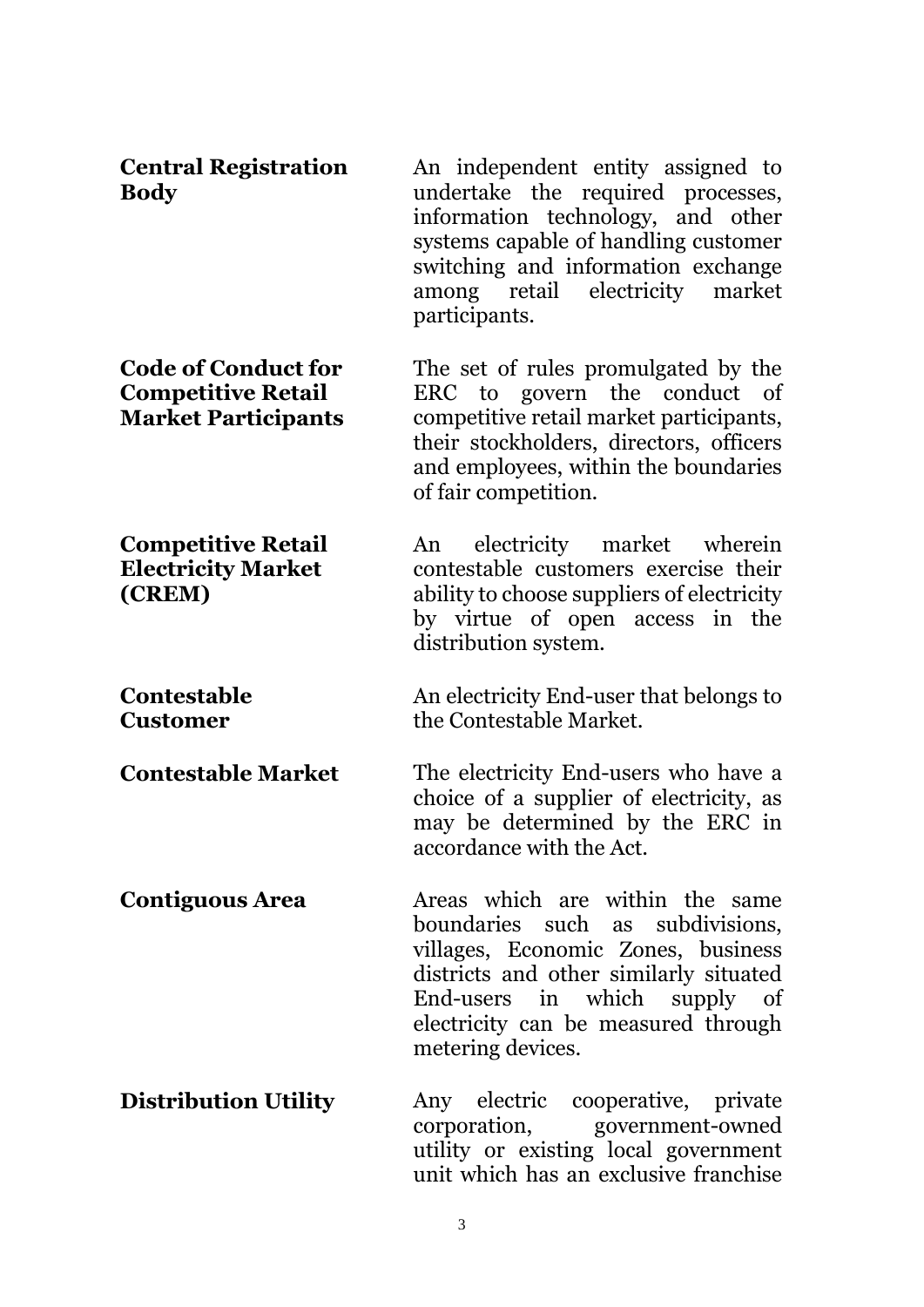|                                                     | to operate a distribution system in<br>accordance with its franchise and the<br>Act, including DUs operating in the<br>Economic Zones.                                                                                                                                                                                                                                                                                                                                      |
|-----------------------------------------------------|-----------------------------------------------------------------------------------------------------------------------------------------------------------------------------------------------------------------------------------------------------------------------------------------------------------------------------------------------------------------------------------------------------------------------------------------------------------------------------|
| <b>End-user</b>                                     | Any Person or entity requiring the<br>supply and delivery of electricity for its<br>own use.                                                                                                                                                                                                                                                                                                                                                                                |
| <b>Energy Regulatory</b><br><b>Commission (ERC)</b> | The independent and quasi-judicial<br>regulatory agency created under<br>Section 38 of the Act.                                                                                                                                                                                                                                                                                                                                                                             |
| <b>Franchise Area</b>                               | A geographical area exclusively<br>assigned or granted to a Distribution<br>Utility for distribution of electricity.                                                                                                                                                                                                                                                                                                                                                        |
| <b>Generation</b><br><b>Company (GenCo)</b>         | Any Person or entity authorized by the<br>ERC to operate facilities used in the<br>generation of electricity.                                                                                                                                                                                                                                                                                                                                                               |
| <b>Last Resort Supply</b><br>Event                  | event where a<br>Contestable<br>An<br>Customer ceases to receive service<br>from its RES or Retail Aggregator or<br>any other event stated in the Rules for<br>the Supplier of Last Resort.                                                                                                                                                                                                                                                                                 |
| <b>Market Operator</b>                              | The "Autonomous Group Market<br>Operator" or "AGMO" constituted by<br>the DOE under Section 30 of the Act,<br>with equitable representation from<br>Electric Power Industry Participants<br>initially under the administrative<br>supervision of the TRANSCO, which<br>shall undertake the preparatory work<br>and initial operation of the WESM<br>until the creation of an Independent<br>Market Operator which shall assume<br>the functions, assets, and liabilities of |

the AGMO.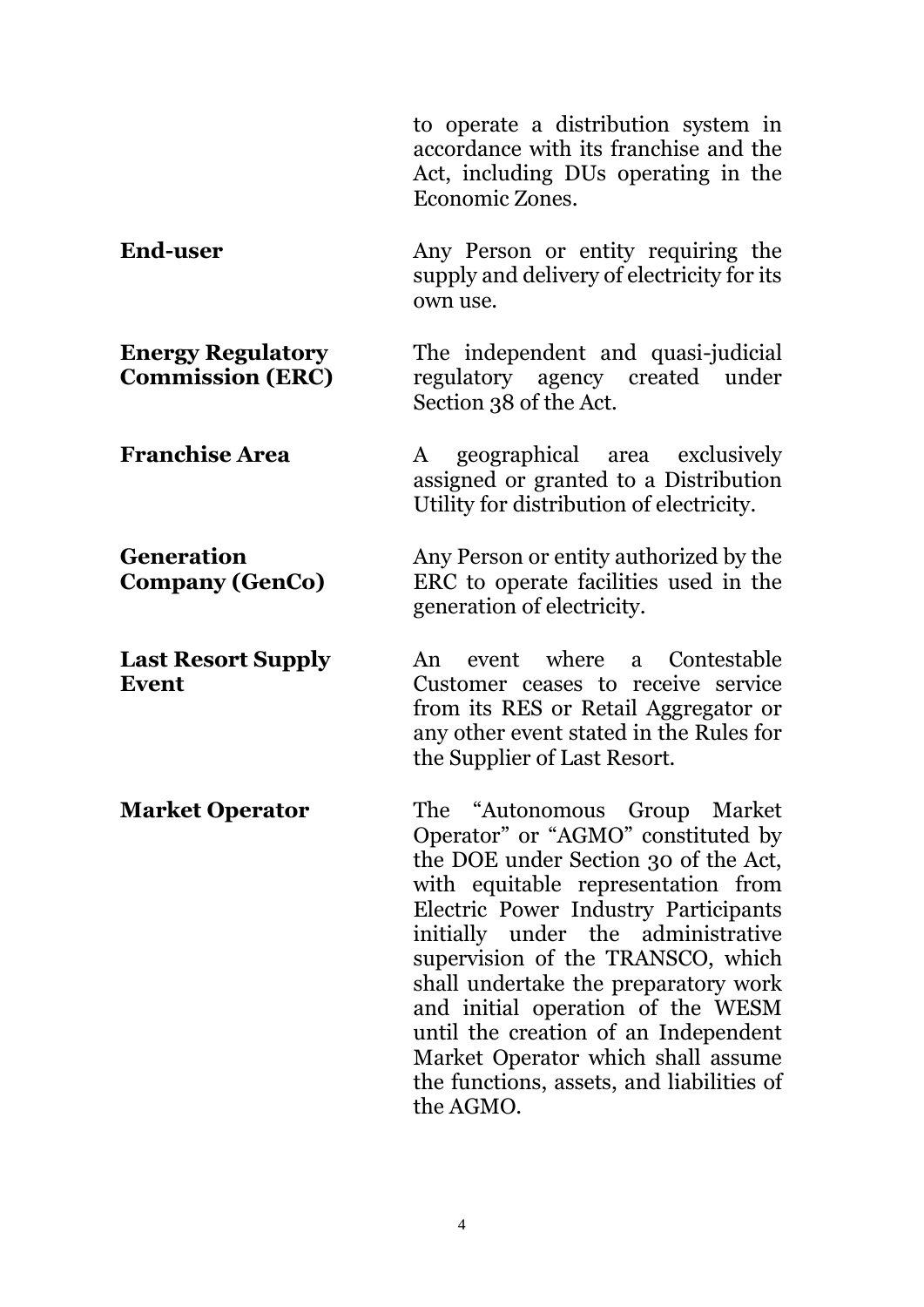| <b>National Grid</b><br><b>Corporation of the</b><br><b>Philippines</b> | The<br>corporation awarded<br>the<br>concession to operate the transmission<br>facilities of the National Transmission<br>Corporation pursuant to the Act and<br>Republic Act No. 9511.                                                                                                                                                                                                                        |
|-------------------------------------------------------------------------|----------------------------------------------------------------------------------------------------------------------------------------------------------------------------------------------------------------------------------------------------------------------------------------------------------------------------------------------------------------------------------------------------------------|
| <b>National</b><br>Transmission<br>Corporation<br>(TRANSCO)             | The corporation created which shall<br>assume the electrical transmission<br>function of the National Power<br>Corporation (NPC). The TRANSCO<br>assume the authority and<br>shall<br>responsibility of NPC for the planning,<br>construction and centralized operation<br>and maintenance of its high voltage<br>transmission facilities, including grid<br>interconnections<br>and<br>ancillary<br>services. |
| <b>Network Service</b><br>Provider                                      | An entity which engages in the activity<br>of owning, controlling, or operating a<br>transmission or distribution system.                                                                                                                                                                                                                                                                                      |
| <b>Open Access</b>                                                      | The System of allowing any qualified<br>person the use of transmission, and/or<br>distribution system and associated<br>facilities subject to the payment of<br>transmission and/or distribution retail<br>wheeling rates duly approved by the<br>ERC.                                                                                                                                                         |
| <b>Retail Aggregation</b><br>Program                                    | The scheme wherein two or more End-<br>users or all End-users within a<br>Contiguous Area join together and are<br>a single Contestable<br>treated as<br>Customer, based on the current<br>threshold demand, wherein such<br>Contestable Customer shall be part of<br>the Contestable Market, as provided in<br>Section 31 of the Act.                                                                         |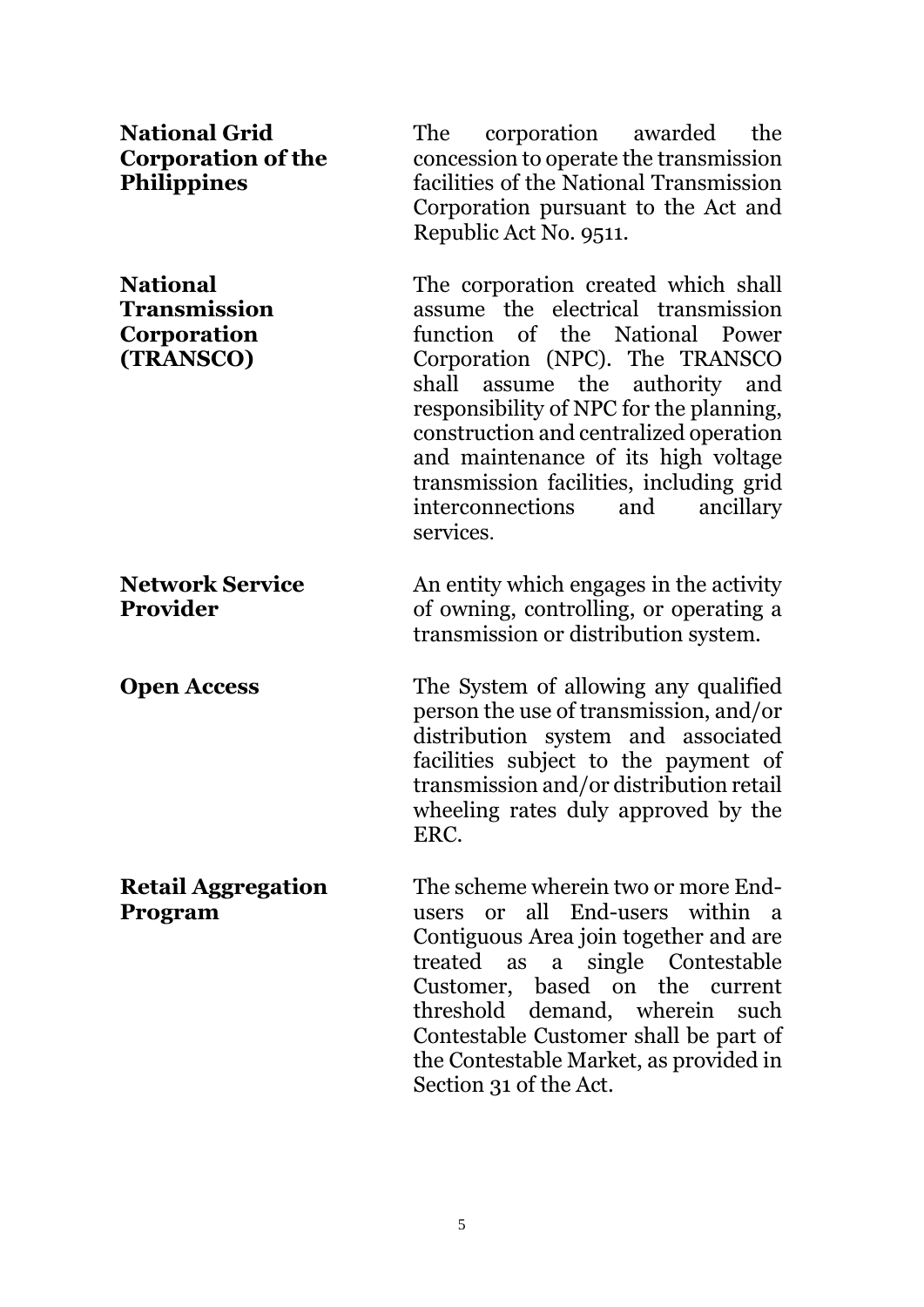| <b>Retail Aggregator</b>                           | A person or entity issued with a RES<br>License and an Authority to aggregate<br>the electric power demand of End-<br>users qualified for contestability for<br>the purpose of purchasing and<br>reselling electricity on a group basis,<br>which have complied with additional<br>requirements under these Rules. |
|----------------------------------------------------|--------------------------------------------------------------------------------------------------------------------------------------------------------------------------------------------------------------------------------------------------------------------------------------------------------------------|
| <b>Retail Competition</b>                          | The provision of electricity to a<br>Contestable Customer by the RES or<br>Retail Aggregator through Open<br>Access in the distribution system.                                                                                                                                                                    |
| <b>Retail Electricity</b><br><b>Supplier (RES)</b> | Any Person or entity authorized by the<br>ERC to sell, broker, market or<br>aggregate electricity to the End-users.                                                                                                                                                                                                |
| <b>Special Meter</b><br><b>Reading</b>             | An actual meter reading performed by<br>a Network Service Provider on a date<br>that is different from the regularly<br>scheduled meter reading date.                                                                                                                                                              |
| <b>Supplier of Last</b><br><b>Resort</b>           | A regulated entity designated by the<br>ERC to serve End-users in the<br>Contestable Market following a Last<br>Resort Supply Event.                                                                                                                                                                               |

Words and phrases used in these Rules which are defined in the Act or the IRR have the same meaning given to them in the Act or the IRR.

## **Section 4. Guiding Principles**

a. All Persons or entities, engaged in consolidating electricity requirements of End-users, for the purpose of purchasing and reselling electricity on a group basis shall secure a RES License and an Authorization from the ERC as a Retail Aggregator. Such shall be issued upon compliance with the standards and requirements in Article VII of these Rules.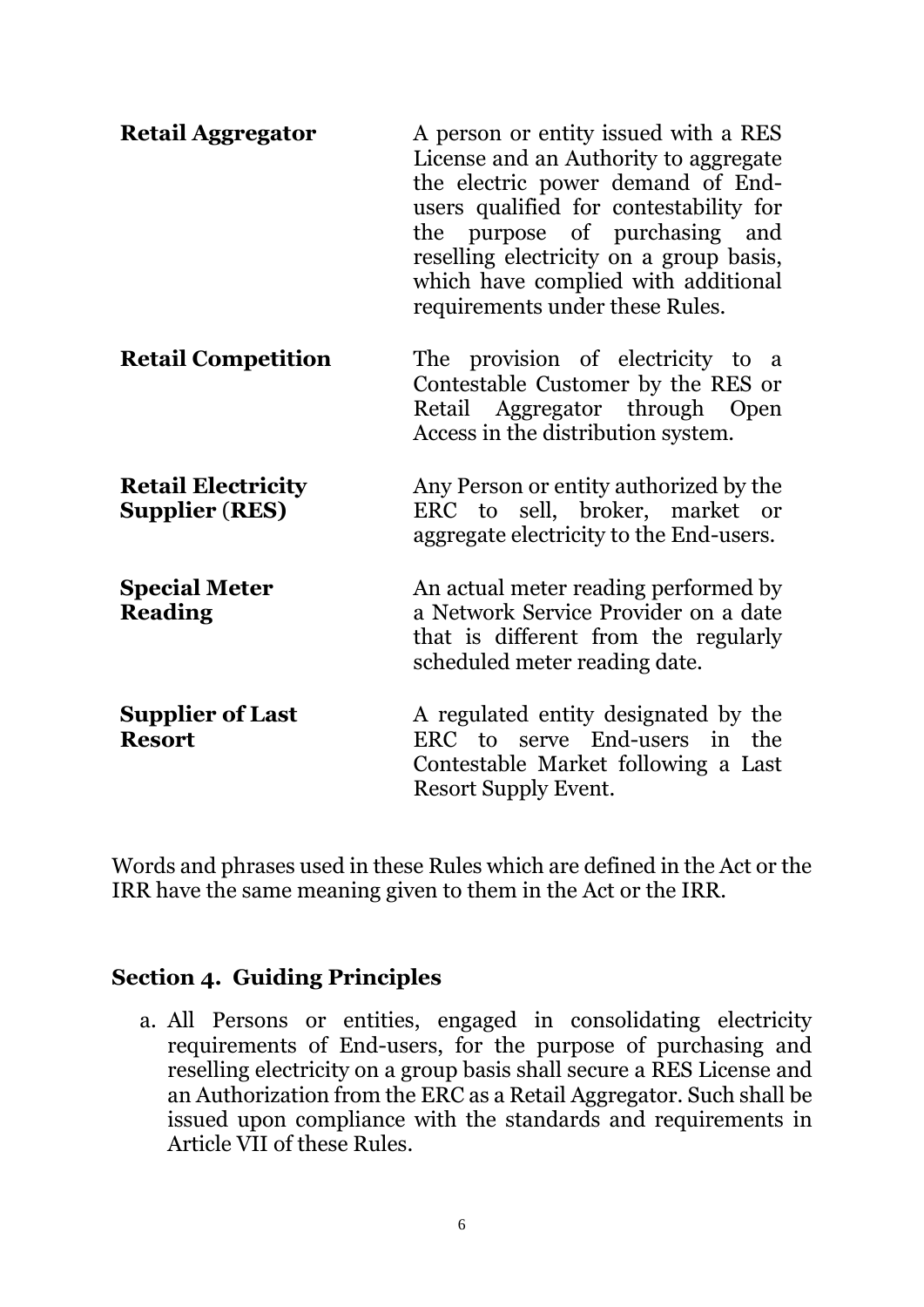- b. Retail Aggregation shall be implemented wherein the Retail Competition and Open Access (RCOA) scheme is operational and effective.
- c. These Retail Aggregation Rules shall be implemented and interpreted in a manner that freedom of choice shall be rightfully accorded to all End-users qualified to be part of the Contestable Market and ensure transparent and reasonable prices of electricity in a regime of free and fair competition and full public accountability.

### **ARTICLE II**

#### **THRESHOLD FOR CONTESTABILITY**

- Section 1. End-users, including those joined or aggregated under the scheme described herein, with a monthly average peak demand of at least 500 kW shall continuously be allowed to contract with any RES on a voluntary basis. Such threshold shall apply to End-users joined or aggregated under the scheme described herein. Thus, aggregation of the electricity requirements of End-users whose total monthly average peak demand is at least 500 kW within a Contiguous Area defined hereunder shall be implemented effective on 26 December 2022.
- Section 2. Thereafter, the lowering of the contestability threshold for individual End-users shall be the same threshold applied for joined or consolidated End-users under the aggregated scheme described herein.

### **ARTICLE III**

### **AGGREGATION OF END-USERS WITHIN A CONTIGUOUS AREA**

Section 1. The following provisions shall cover aggregation by End-users voluntarily organizing themselves to form an Aggregated Group in accordance with the requirements provided hereunder.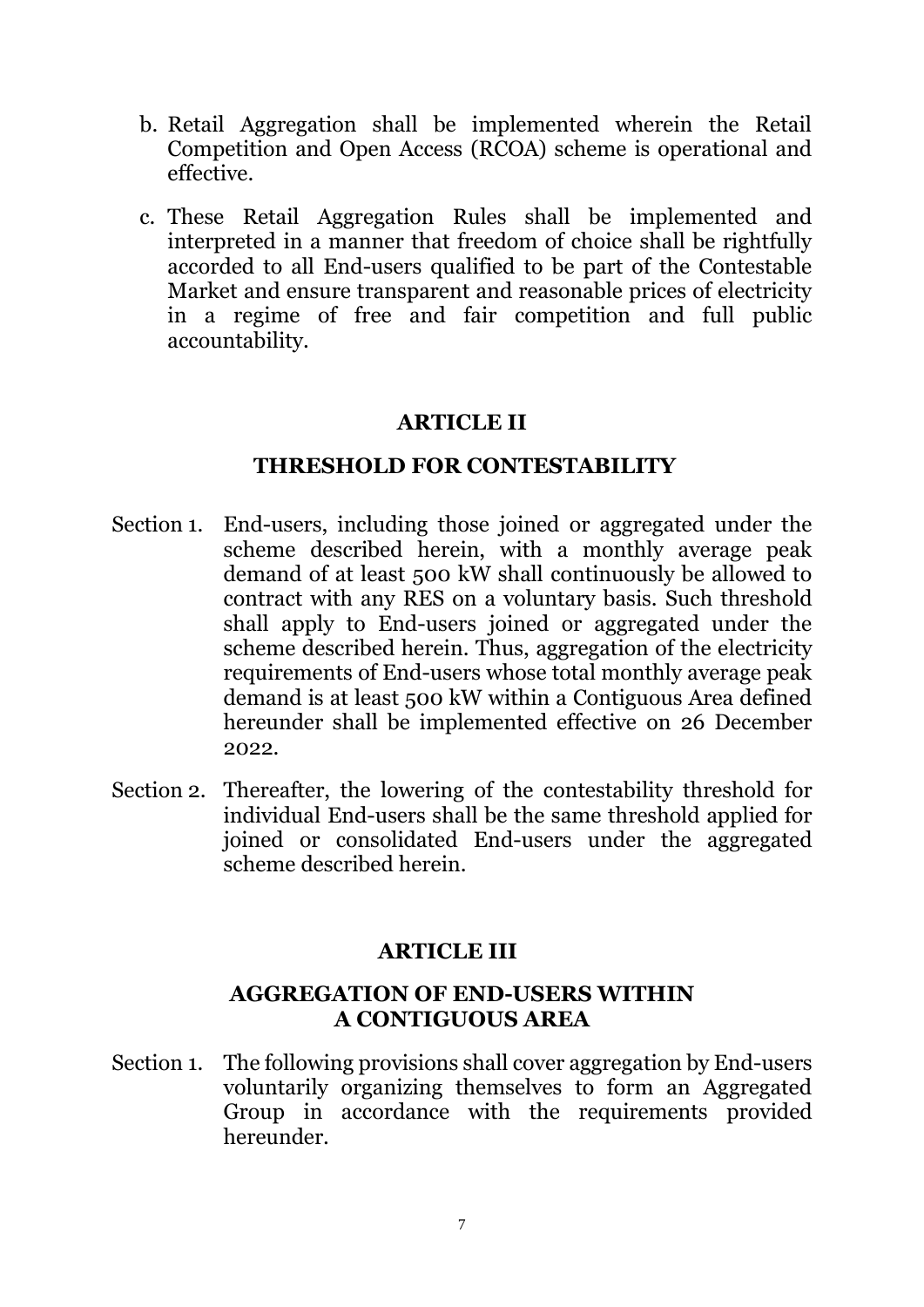- Section 2. No limit shall be imposed on the number of End-users whose demand shall be aggregated: *provided*, that the aggregated demand of such single group, hereinafter referred to as the Aggregated Group, has reached the applicable threshold level of contestability.
- Section 3. Aggregation of End-Users may be allowed within the geographical boundaries of any of the following:
	- a. Subdivisions;
	- b. Villages;
	- c. Business Districts;
	- d. Special Economic Zones;
	- e. Condominium buildings;
	- f. Commercial establishments such as malls; and,
	- g. Such other geographical areas defined by the ERC, provided, that the End-users are located within the same franchise area of a Distribution Utility.
- Section 4. Geographical areas other than those provided above shall be defined and identified by the ERC consistent with the applicable laws and codes defining such areas. The following are to be considered in determining the contiguous areas:
	- a. the areas must be adjacent or proximate;
	- b. the operational practicability of the Retail Aggregator;
	- c. the administrative feasibility in performing the business/capacity to be administered efficiently;
	- d. the absence of physical and geographical barriers; and
	- e. the location is within the same DU franchise area.
- Section 5. A group of End-users intending to voluntarily organize themselves to form an Aggregated Group under these Rules within a geographical area not provided in any of the above provisions shall request the ERC for such approval, by providing proof of applicable rules, laws, codes or other proof recognizing their location as a geographical area. All similar or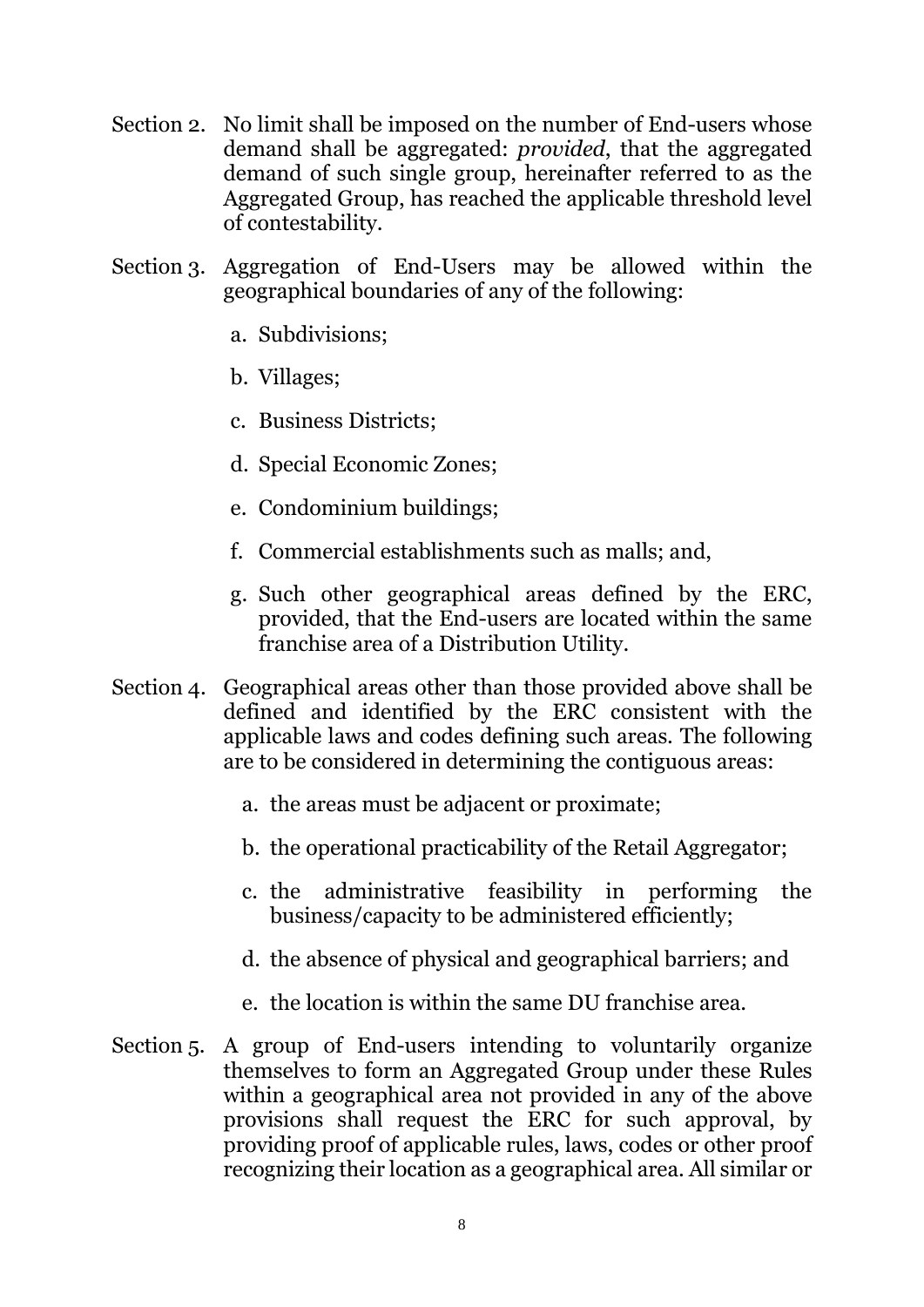equivalent areas to that approved shall benefit from such confirmation made by the ERC.

#### **ARTICLE IV**

#### **GENERAL PROCEDURES**

- Section 1. Subject to the provisions of Article IV of these Rules, the Retail Aggregator enters into a single Retail Supply Contract (RSC) to supply all the electricity requirements of the Aggregated Group under Article III hereof.
- Section 2. The switching of the Aggregated Member to another Aggregated Group shall be made anytime upon notice made by the potential Retail Aggregator. Should the switching result in the Aggregated Member reverting to the captive market or being served by a Supplier of Last Resort, the switching must coincide with the regular billing cycle of a customer.
- Section 3. A Special meter reading may be conducted on a date other than the regular meter reading date and an additional fee will be charged by the Network Service Provider to the entity requesting such service.
- Section 4. The Retail Aggregator shall have direct contractual obligations with each Aggregated Member. Disputes between the Retail Aggregator and Aggregated Member shall be resolved at their level and at the earliest opportunity. Any unresolved disputes may be elevated to the ERC.
- Section 5. The Aggregated Member shall have the right to terminate its RSC in the event the Retail Aggregator commits any act of default or breach, and may revert to the Captive Market or switch to another Retail Aggregator. Acts of default include but are not limited to the following:
	- a. Breach of confidentiality regarding the Aggregated Member's information;
	- b. The disqualification of the Retail Aggregator from performing the services due to expiration or revocation of its License and Authorization;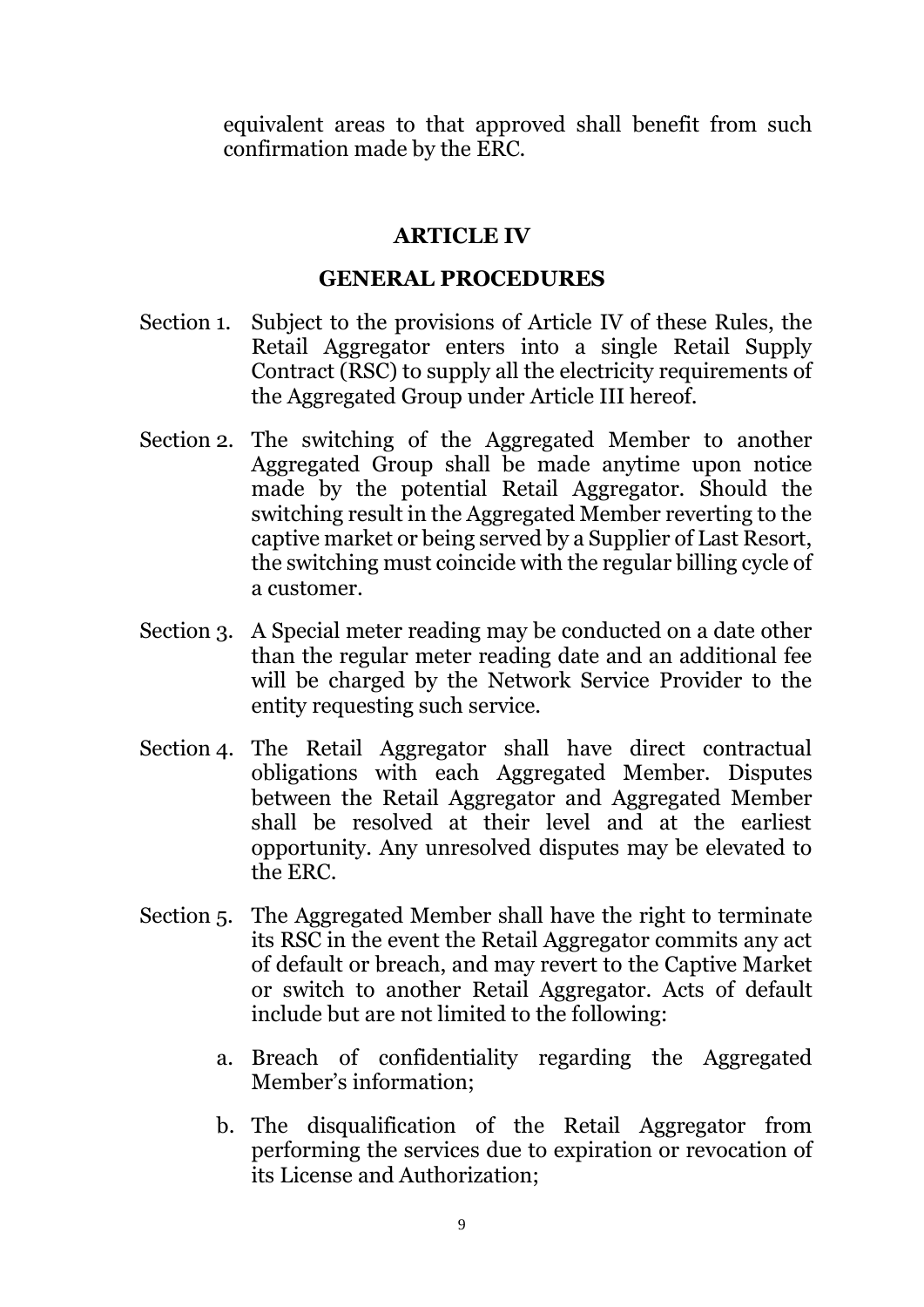- c. Excess billing of the contracted electricity rate to its Aggregated Group unless measures were immediately taken by the Retail Aggregator upon discovery of error;
- d. Revocation of WESM membership;
- e. Non-payment on its obligation to the DU, Generation Company and WESM, among others;
- f. Final Decision issued from any Courts in the Philippines convicting the Retail Aggregator of any crime or offense involving fraud or deceit;
- g. The Last Resort Supply Event provided in the SOLR Rules shall likewise be considered as act of default; and
- h. Any other analogous event which the ERC may deem as an act of default or breach.
- Section 6. The Aggregated Member may terminate its contract with the Retail Aggregator subject to the parties' mutual agreement and in accordance with its RSC.
- Section 7. Upon termination for any of the reasons provided above, the Retail Aggregator shall notify the CRB and the concerned DU that such Aggregated Member shall revert to the regulated service of its DU, or RES (if applicable) within 90 days from notice. Should the act of default result in the termination of the contract with the Aggregated Group, each Aggregated Member shall be notified by the Retail Aggregator of the termination of the RSC, within 30 days from first notice of the Aggregated Member.
- Section 8. The Retail Aggregator is mandated to be a direct WESM member, and shall always comply with the rules and regulations governing RCOA, and other relevant rules and regulations promulgated by the ERC and the DOE.

### **ARTICLE V**

#### **BILLING AND PAYMENT**

Section 1. The Rules pertaining to Single and Dual/Multiple Billing scheme, under Resolution No. 9, Series of 2018, ERC Rules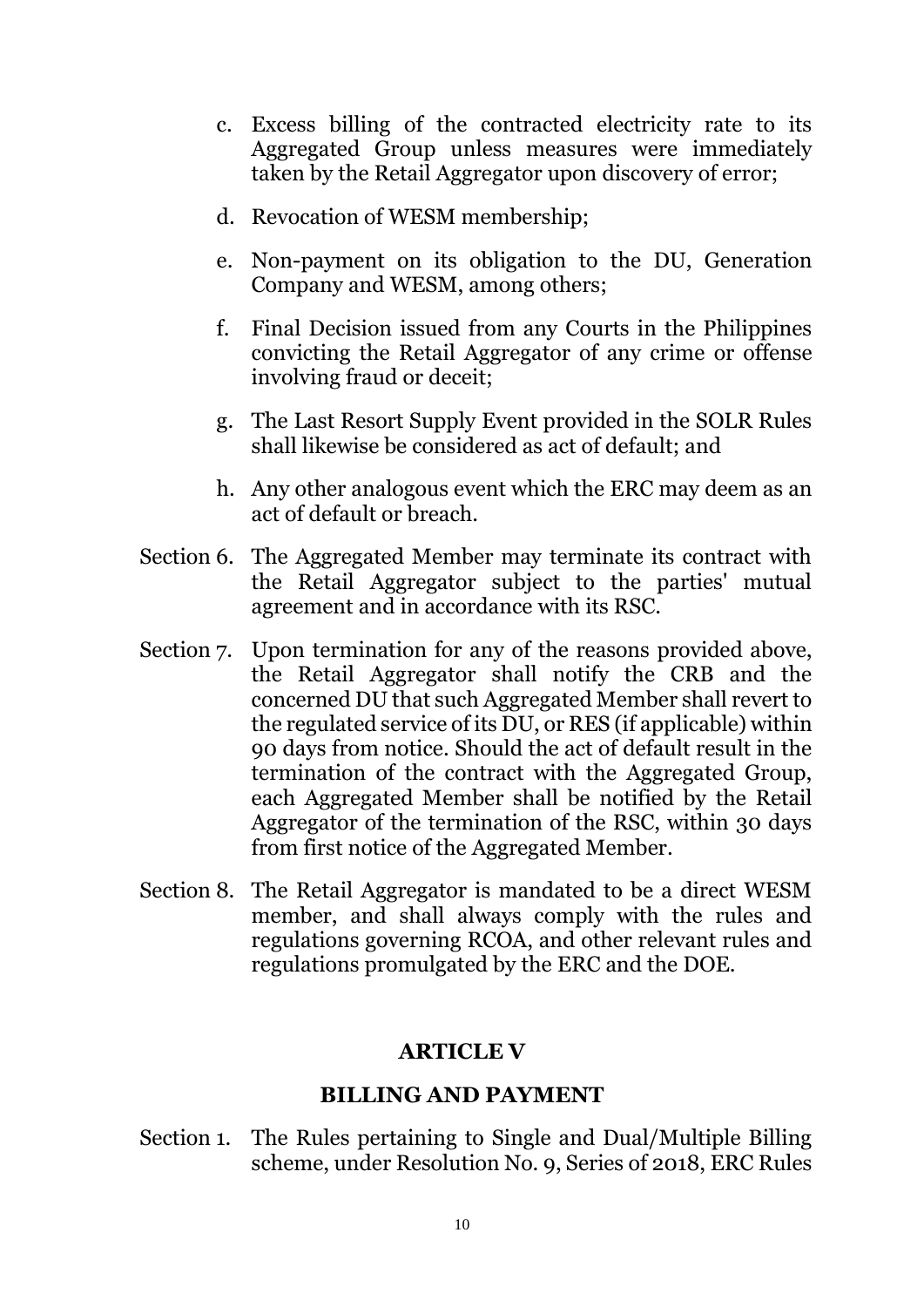Supplementing the Switching and Billing Process and Adopting a Disconnection Policy for Contestable Customers, shall be applicable to the Retail Aggregation Program. In the case of Aggregation, only one billing scheme shall be applied to each Aggregated Group.

- Section 2. The billing scheme shall be agreed by both the Retail Aggregator and the Aggregated Members.
- Section 3. Each Aggregated Member shall receive a billing statement from its Retail Aggregator. In case of Dual/Multiple Billing scheme, each Aggregated Member shall receive separate billing statements from the Retail Aggregator and Network Service Provider.
- Section 4. The Retail Aggregator shall not impose any terms, conditions, fees, or charges on any Aggregated Member unless such particular condition is clearly disclosed and provided in the RSC.
- Section 5. The Retail Aggregator shall be responsible for the credit and collection concerning the Aggregated Member. The Aggregated Member shall be required to remit and comply with the agreed payment terms of both parties. The Network Service Provider, in case of Single Billing, shall not be responsible for late payment or non-payment of any of the Aggregated Member's account of such Retail Aggregator.

## **ARTICLE VI**

### **METERING REQUIREMENTS**

Section 1. The DU shall be the sole metering service provider for the CREM until such time that the ERC determines the provision of metering services at the retail level as competitive. The NGCP shall likewise act as the retail metering service provider for the Directly Connected Contestable Customer. The meter service shall include procurement of meter on behalf of End-user/Contestable Customer, meter installation, maintenance, repair, calibration with the supervision of the ERC, meter reading, including data dissemination to the CRB.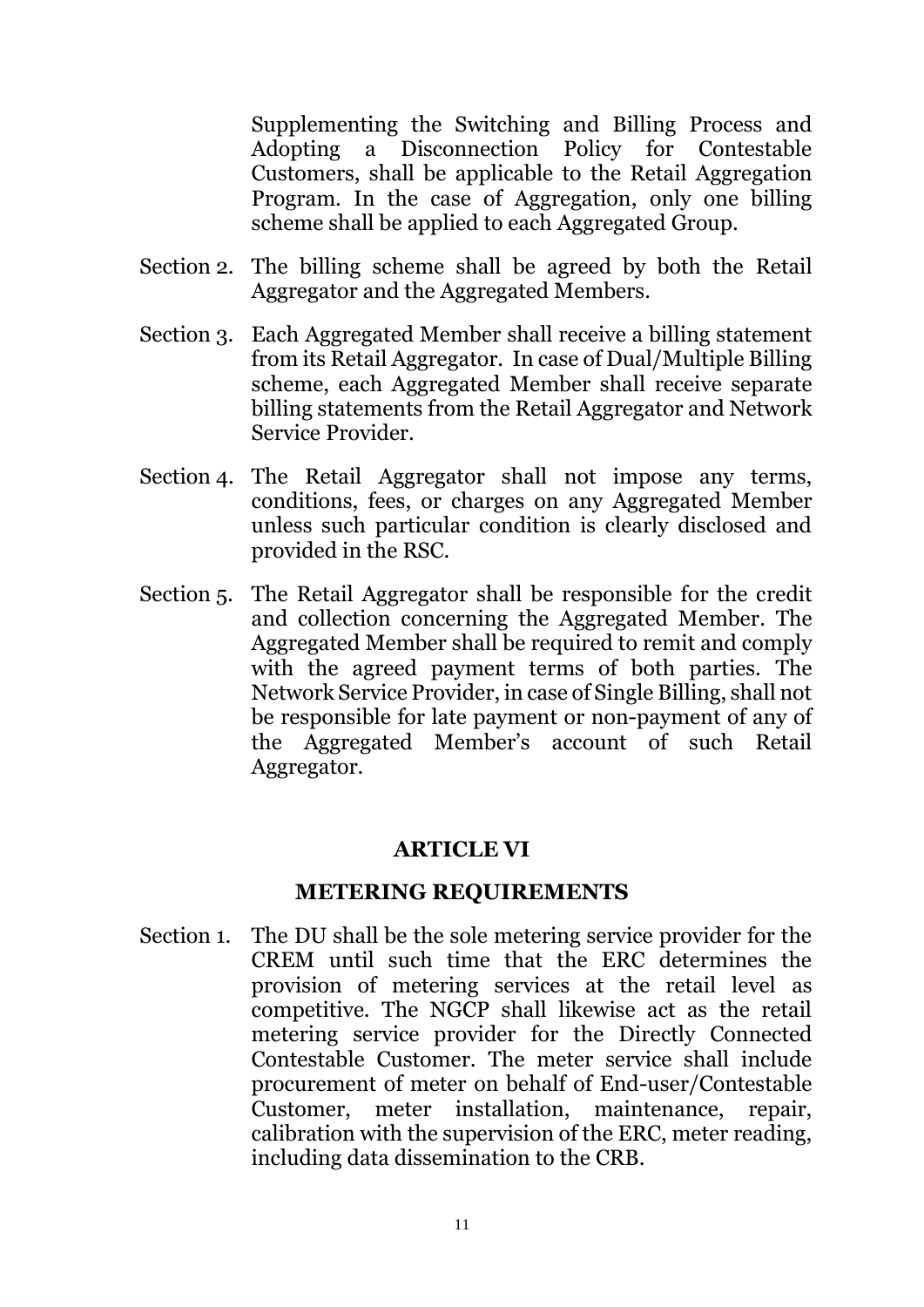- Section 2. Should the ERC find the need to implement a phased-in approach in Retail Aggregation which is dependent on the level of the relevant meter installation in parts of the grid, it shall do so by issuing a specific resolution to that effect by defining the geographical or franchise area so affected.
- Section 3. All Aggregated Members being served under Article II shall have the DU install interval meters in the premises of the Aggregated Member, within 30 days from receipt of request from the latter. The rules for the metering requirements under Resolution No. 27, Series of 2011 shall be applied. The Rules to Govern the Implementation of Advanced Metering Infrastructure (AMI) by DUs and Other Authorized Entities, if applicable, shall likewise be applied.
- Section 4. The Rules to Govern the Implementation of Advanced Metering Infrastructure (AMI) by the DUs and Other Authorized Entities, as applicable, shall be implemented to the metering services and meter installation for the Aggregated Members. The Aggregator metering point could be a virtual metering point assigned under the WESM Rules. Should the Contiguous Area concerned be assigned to a market trading node which is mapped to an off-take virtual metering point, the quantity will be tagged to the RES of said Contiguous Area subject to accounting of the usage of end-users which have opted-out of the Retail Aggregation Program.
- Section 5. The Retail Metering Services Provider shall transmit the aggregated data to the Central Registration Body within the period set out in the relevant Market Manual.

## **ARTICLE VII**

### **REQUIREMENTS FOR THE AUTHORIZATION AS A RETAIL AGGREGATOR**

Section 1. In addition to the criteria on the qualification of suppliers provided in Resolution No. 01, Series of 2011, Revised Rules for the Issuance of RES Licenses (RES Licensing Rules), an applicant as a Retail Aggregator must comply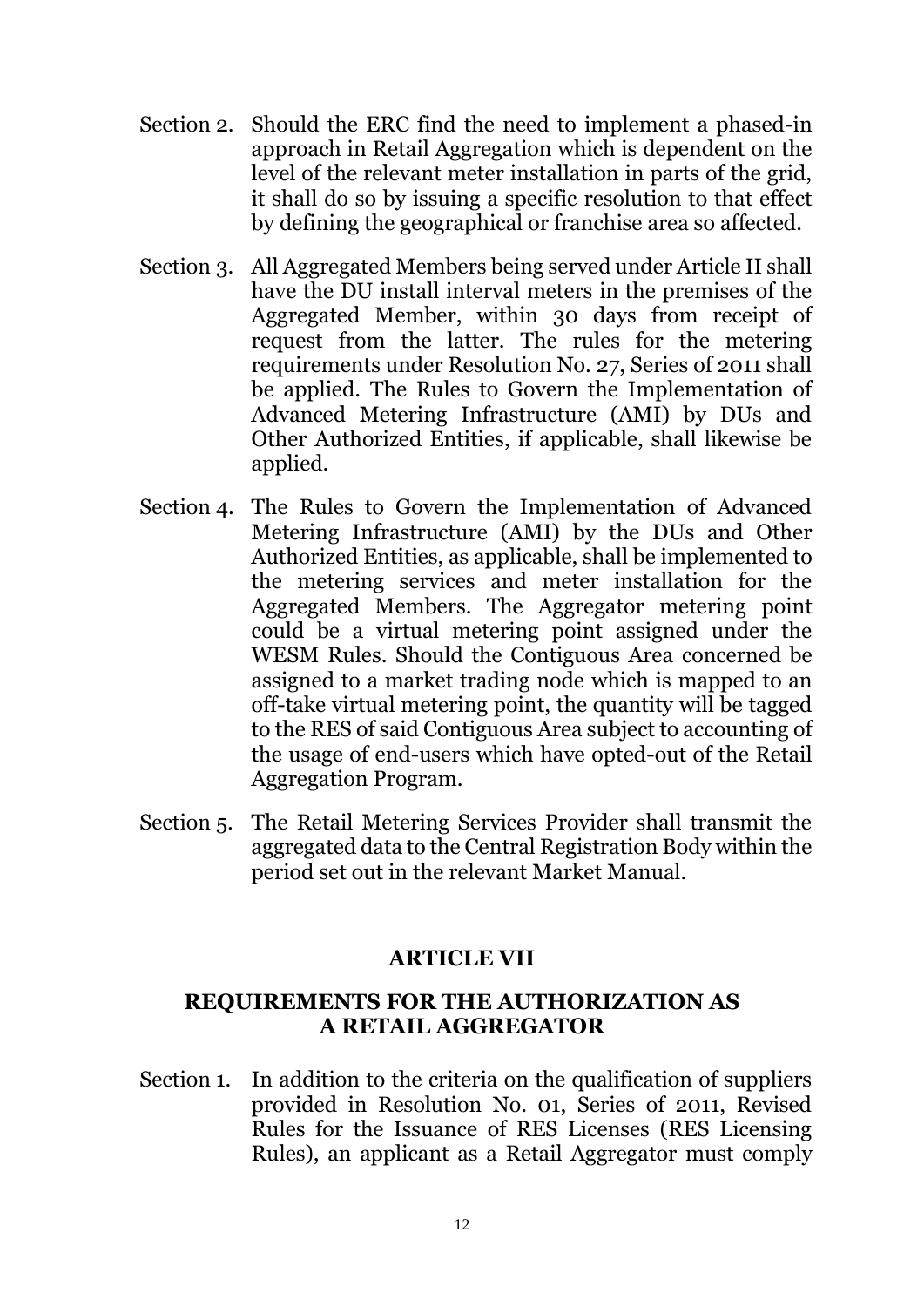with the following financial standards to undertake the business:

- a. A Retail Aggregator is required to meet a minimum Current Ratio of 1.2x over the period covered by its license and authorization; and
- b. Capitalization which is a percentage minimum based on the equivalent billing of the historical demand of Endusers being served. The same shall be updated upon renewal of the License and Authorization, or where there is at least a twenty-five percent (25%) increase in the customer base in demand terms of such Retail Aggregator.
- Section 2. It is understood that the Retail Aggregator carries with it the license to likewise supply the requirements of a single Contestable Customer, unless it is expressly so prohibited by the License. For all intents and purposes, the Retail Aggregator is a RES with additional requirements under the current Rules. The procedure for obtaining a license under the RES Licensing Rules shall be complied with by any person or entity intending to act as a Retail Aggregator.
- Section 3. An existing RES licensee may apply for an amendment to likewise act as a Retail Aggregator subject to its compliance with the additional requirements under these Rules.

The term of the Authorization of such entity as a Retail Aggregator shall only be for the remaining life of its current RES license.

#### **ARTICLE VIII**

### **OBLIGATIONS OF THE RETAIL AGGREGATOR**

- Section 1. The obligations of the RES provided in the RES Licensing Rules and all other applicable Resolutions shall be applied to the Retail Aggregator.
- Section 2. The Retail Aggregator shall comply with the rules and regulations provided in the Code of Conduct for Competitive Retail Market Participants, RES Licensing Rules and all other applicable Resolutions.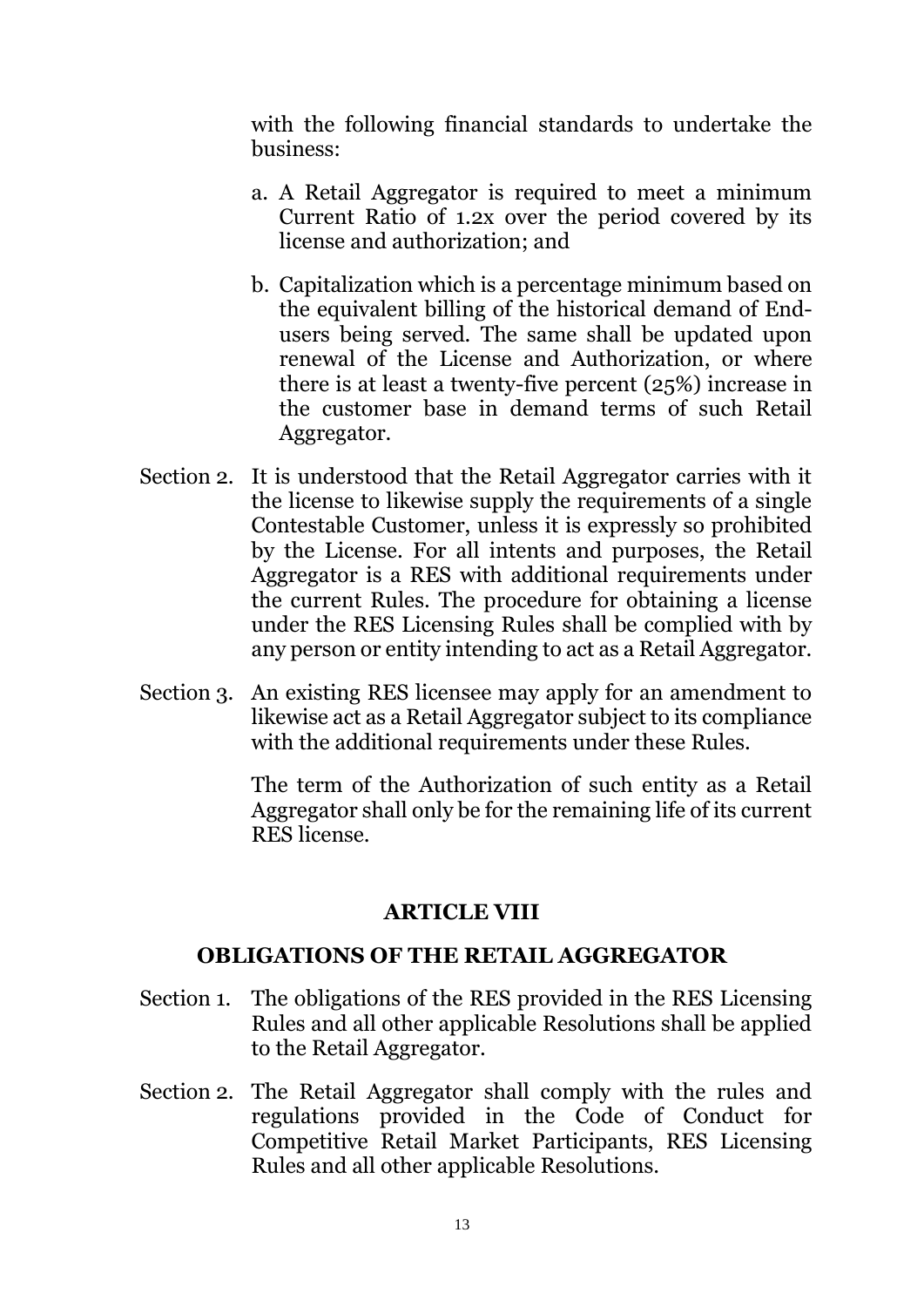Section 3. The Retail Aggregator shall maintain the customer information it receives from the Network Service Provider or CRB in a confidential manner, and will use such information only for purposes of the Retail Aggregation Program.

## **ARTICLE IX**

### **REPORTORIAL REQUIREMENTS**

- Section 1. Each Retail Aggregator shall submit a quarterly report (form available at the ERC website) every 15th day of the month following the quarter in review by providing the information below:
	- a) Number of aggregated group and End-users participating in its Retail Aggregation Program with the corresponding aggregated capacity.
	- b) Monthly total revenue and total kilowatt-hour sales from its aggregated members/End-users.
	- c) Period of contract for each aggregated Contestable Customer.
- Section 2. Upon effectivity of these Rules, all DUs including NGCP shall submit a monthly report to the ERC (in addition to the periodic requirements provided in Article VII, Resolution No. 9, Series of 2018), every 15th day of the following month subject matter of the report, and without need of further notice, information on end-users with average monthly peak demand of at least 100kW, including but not limited to the following:
	- a) Customer name;
	- b) Billing and Service addresses;
	- c) Customer account number or meter number;
	- d) The most recent 12 months of historical usage, i.e. monthly registered peak demand (in kW) and monthly total registered energy consumption (in kWh); and
	- e) Customer information such as telephone numbers and email addresses, subject to agreement on confidentiality.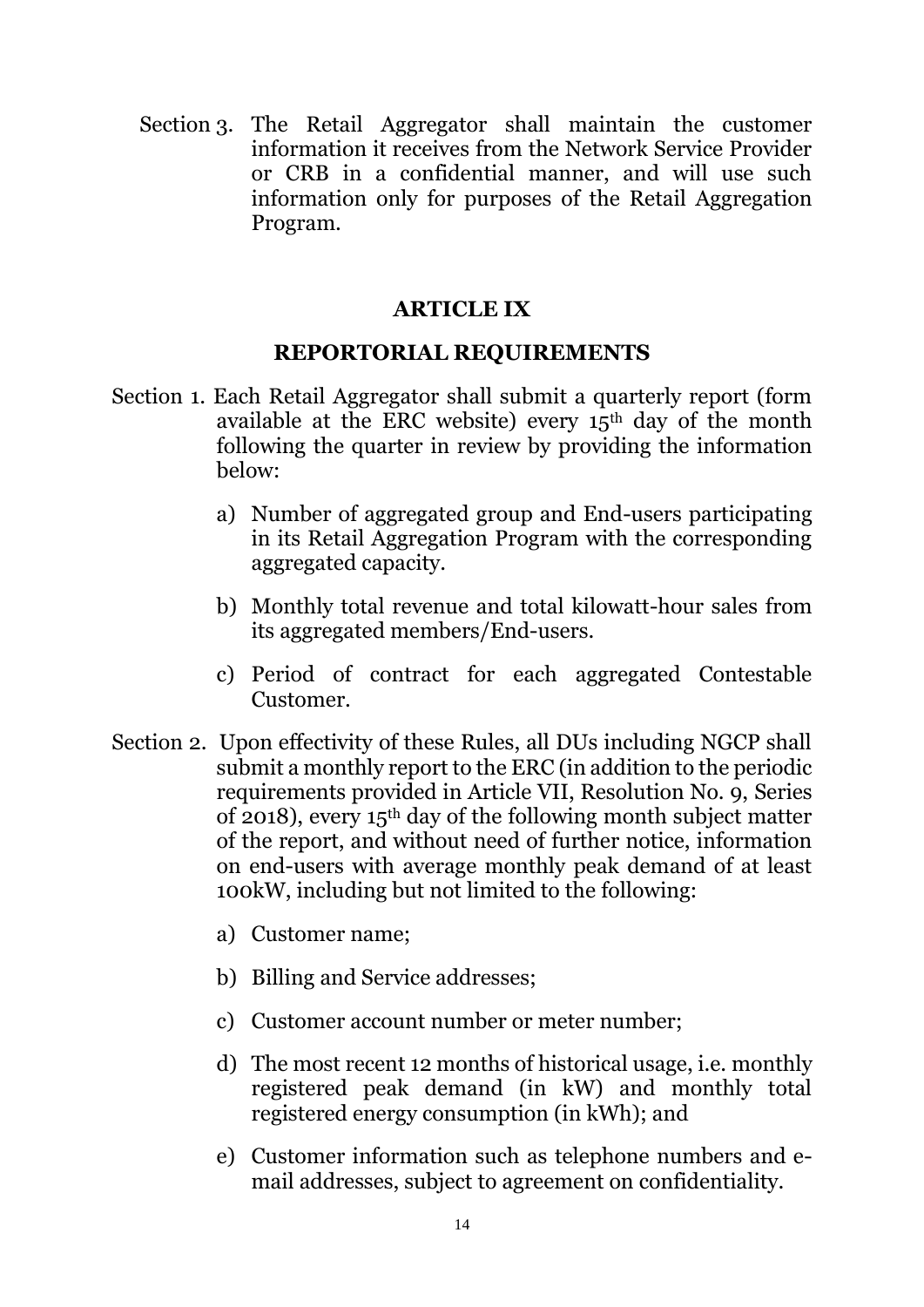Section 3. Other information that the ERC deems necessary or useful in carrying out its duties and obligations.

### **ARTICLE X**

#### **TERM OF LICENSE**

The RES License with an Authority as a Retail Aggregator (RES License-Retail Aggregator) issued by the ERC after the promulgation of these Rules shall have a term of five (5) years, renewable at the end of every term, subject to the provisions of Section 3, Article VII hereof. The RES License- Retail Aggregator shall be non-transferable and shall be subject to revocation by the ERC for any violation of these Rules and other applicable laws and issuances.

The RES License- Retail Aggregator shall apply for the renewal of its license not later than 60 days before the expiration of its current license.

## **ARTICLE XI**

### **SANCTIONS**

Any Person acting as a Retail Aggregator without a valid License and Authorization issued by the ERC shall be subject to appropriate sanctions provided under existing laws, rules and regulations.

The ERC shall impose the appropriate fines and penalties, including the revocation or suspension of license, for any /violation or non-compliance with these Rules pursuant to the "Guidelines to Govern the Imposition of Administrative Sanctions in the Form of Fines and Penalties Pursuant to Section 46 of R.A. 9136."

## **ARTICLE XII**

### **SEPARABILITY**

If for any reason, any section of these Rules is declared unconstitutional or invalid, other parts or sections hereof not affected shall continue to be in full force and effect.